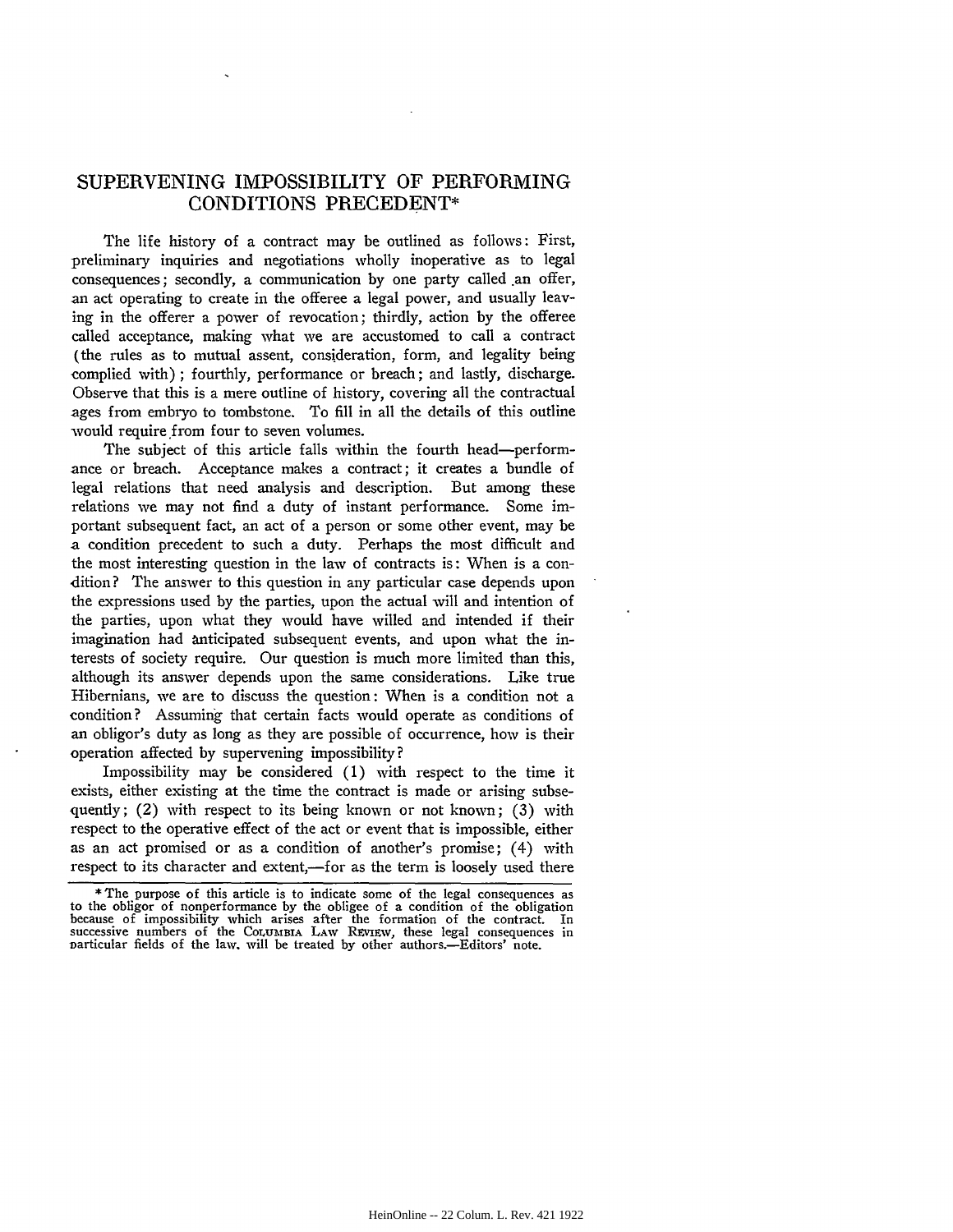are degrees of impossibility, including illegality, unexpected difficulty, are degrees of impossibility, including illegality, unexpected difficulty, danger to life or property, economic unprofitableness, and mere personal qanger to life or property, economic unprofitableness, and mere inability; (5) with respect to its cause, including acts of God, the state, third persons, the obligor, the obligee. third persons, the obligor, the obligee.

Time and space do not here permit the discussion of all of these aspects of impossibility; and indeed the subject does not include them aspects of impossibility; and indeed the subject does not include them all. For example, it does not deal with impossibility existing at the date of the agreement. A discussion as to the degree of impossibility and as to its cause might be quite within the subject, but will not now be at-to its cause might be quite within the subject, but will not now be attempted. Reasons will be given for excluding only one or two important tempted. Reasons will be given for excluding only one or two important classes of cases. classes of cases.

When one is under a legal duty, whether created **by** contract or When one is under a legal duty, whether created by contract or otherwise, and the performance required of him becomes illegal or objectively impossible, the duty is extinguished. Society no longer com-jectively impossible, the duty is extinguished. Society no longer commands performance. *Lex non cogit ad impossibilia.* Nor is any new mands performance. *Lex non cogit ad impossibilia.* Nor is any and secondary duty created to pay damages. and secondary duty created to pay damages.

Thus if one has contracted to paint a house, and the house burns Thus if one has contracted to paint a house, and the house burn:> down before performance, the painter is under no further duty. If one down before performance, the painter is under no further duty. If one has promised to render personal service for a definite time, and cannot has promised to render personai service for a definite time, and cannot do so because of death or illness, his duty is discharged. The rule is do so because of death or illness, his duty is discharged. The rule is based upon settled convictions of the community; although it is often based upon settled convictions of the community; although it is often said to rest upon the intention of the parties. In fact, it frequently said to rest upon the intention of the parties. In fact, it frequently makes no difference whether such an intention exists or not.<sup>1</sup>

In the subject now under discussion, however, the above question In the subject now under discussion, however, the above question is not involved. We are dealing not with the nonperformance of acts **by** is not involved. We are dealing not with the nonperformance of acts by an obligor as required of him **by** his legal duty, but with nonperformance an obligor as required of him by his legal duty, but with nonperformance of a condition **by** an obligee. of a condition by an obligee.

**A** special suggestion may be mide with respect to penal bonds. **A** A special suggestion may be made with respect to penal bonds. A penal bond is often so worded as to make it appear that the obligor's penal bond is often so worded as to make it appear that the obligor's sole duty is to pay the penalty, on condition that if he does a certain other sole duty is to pay the penalty, on condition that if he does a certain other act his duty is to be void. Thus in *Blandford v. Andrews 2* the defend-act his duty is to be void. Thus in *Blandford* v. *Andrews* <sup>2</sup> the defendant was held and firmly bound in the penal sum of eighty pounds; but ant was held and firmly bound in the penal sum of eighty pounds ; but the condition of the obligation was that if the defendant should induce the condition of the obligation was that if the defendant should induce Bridget Palmer to marry the plaintiff the bond was to be void. This Bridget Palmer to marry the plaintiff the bond was to be void. This looks like a duty to pay eighty pounds with a condition subsequent. The looks like a duty to pay eighty pounds with a condition subsequent. The fact was, however, that the eighty pounds were to be paid as a penalty fact was, however, that the eighty pounds were to be paid as a penalty for failure to induce Bridget to marry the plaintiff. The defendant's for failure to induce Bridget to marry the plaintiff. The defendant's primary duty was to prevail upon Bridget, not merely to pay a sum of money. This was early perceived **by** courts of equity. Looking behind money. This was early perceived by courts of equity. Looking behind the mere form of words, they saw what the real duty was, and they the mere form of words, they saw what the real duty was, and they refused to enforce the penalty if it was out of proportion to the loss refused to enforce the penalty if it was out of proportion to the loss caused **by** the defendant's breach. This explains why in many cases caused by the defendant's breach. This explains why in many cases

**I Of** course one can bind himself as an insurer; but in such case the duty is <sup>1</sup> Of course one can bind himself as an insurer; but in such case the duty is to prevent loss or to pay for it. The performance promised is not impossible. <sup>2</sup>(1599) Cro. Eliz. 694. to prevent loss or to pay for it. The performance promised is not impossible.2 (1599) Cro. Eliz. 694.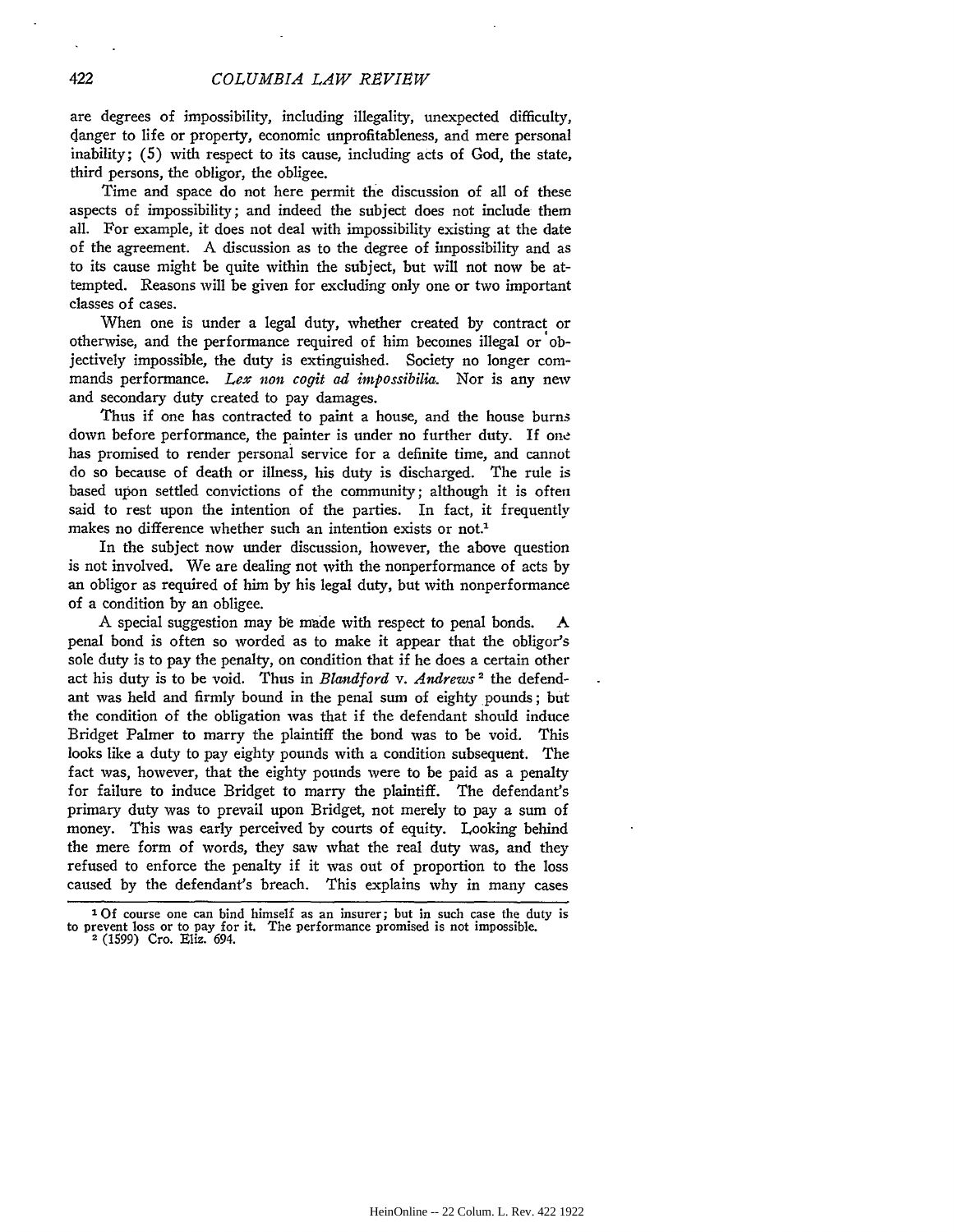it is said that there has been a "breach of the condition" by the defendant (clearly a misuse of the word condition). The defendant has in fact (clearly a misuse of the word condition). The defendant has in fact committed a breach, but it is a breach of *duty,* not a breach of a condi-committed a breach, but it is a breach of *duty,* not a breach of a condition. In a case like this, if performance of the inisnamed condition by tion. In a case like this, if performance of the misnamed condition by the defendant becomes truly impossible, as by the death of any one of the the defendant becomes truly impossible, as by the death of any one of the parties, the defendant's duty would be wholly terminated and the penalty uncollectible. Observe that this is not within our subject; it is not a non-uncollectible. Observe that this is not within our subject; it is not a nonperformance of a condition by an obligee, but is a nonperformance of performance of a condition by an obligee, but is a nonperformance of duty by an obligor. As long as the common law courts took the words duty by an obligor. As long as the common law courts took the words at their face value and enforced payment as if that was what the primary duty required, the case of the penal bond would properly be included in duty required, the case of the penal bond would properly be included in our present discussion. our present discussion.

In like manner we must exclude cases of prospective impossibility In like manner we must exclude cases of prospective impossibility of performance by an obligee where the actual performance itself is not a condition. In a certain case<sup>3</sup> the defendant promised to deliver railroad ties,, and in return the plaintiff promised to pay cash on presentation road ties,.and in return the plaintiff promised to pay cash on presentation of the bill of lading, inspection certificate, and invoice at the Bank of California. Shipment and tender of the bill of lading were to precede California. Shipment and tender of the bill of lading were to precede payment. Obviously the performance promised by the plaintiff-the payment of the price-was not a condition precedent to the defendant's payment of the price-was not a condition precedent to the defendant's duty to deliver the ties. Yet in a suit by the buyer for damages for duty to deliver the ties. Yet in a suit by the buyer for damages for failure to ship and deliver, the defendant won on the ground that the failure to ship and deliver, the defendant won on the ground that the plaintiff had made no preparations to pay the price and there was evi - plaintiff had made no preparations to pay the price and there was evi· dence for the jury that he was unable to pay as agreed. Here is a case dence for the jury that he was unable to pay as agreed. Here is a of inability to perform on the part of an obligee, and its legal consequence is that the obligor's duty to ship never arose; but it is not inability quence is that the obligor's duty to ship never arose; but it is not inability to perform a condition, for payment was not a condition. Prospective to perform a condition, for payment was not a condition. Prospective ability to pay is a constructive condition precedent to the defendant's ability to pay is a constructive condition precedent to the defendant's duty to deliver; but such ability has not become impossible, it merely duty to deliver; but such ability has not become impossible, it merely does not exist. does not exist.

In discussing the cases that fall properly within our subject, we must In discussing the cases that fall properly within our subject, we must first consider the meaning of the word "condition." No doubt, it is our ancient and inalienable privilege to use words in such sense or nonsense ancient and inalienable privilege to use words in such sense or nonsense as we please. I shall proceed to act in accordance with this privilege. In as we please. I shall proceed to act in accordance with this privilege. In my discussion, "condition" does not mean a group of words or the my discussion, "condition" does not mean a group of words or the thought expressed by them. It is not a "proviso" in a contract or a thought expressed by them. It is not a "proviso" in a contract or a "term" thereof. Instead, it is a fact the existence or future occurrence "term" thereof. Instead, it is a *fact* the existence or future occurrence of which is uncertain, and in the absence of which certain contemplated legal relations will not exist. It may be an act of the obligee or of legal relations will not exist. It may be an *act* of the obligee or of another person, or it may be an event other than an act. To be a con-another person, or it may be an event other than an act. To be a con-

<sup>&</sup>lt;sup>3</sup> McCormick v. Tappendorf (1909) 51 Wash. 312, 99 Pac. 2. As to the effect of a buyer's insolvency, see Pardee v. Kanady (1885) 100 N. Y. 121, 2 N. E. 885;  $Ex$  parte Chalmers (1873) L. R. 8 Ch. 289. Es *parte Chalmers* (1873) L. R. 8 Ch. 289.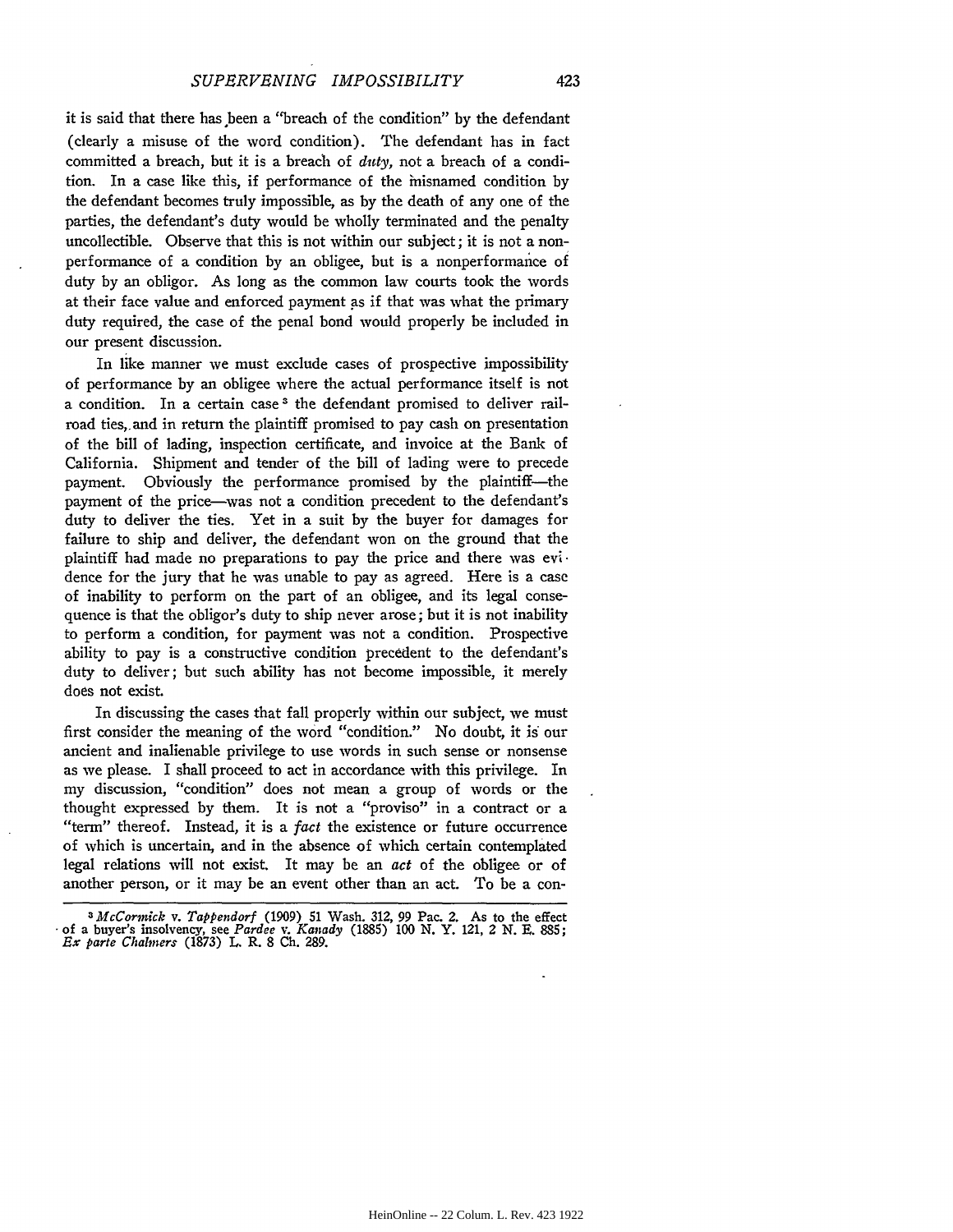dition at all, however, it must be an operative or causal fact that will dition at all, however, it must be an operative or causal fact that will create new legal relations, or extinguish old ones, or both.<sup>4</sup>

The particular legal relation to be created or extinguished by the The particular legal relation to be created or extinguished by the occurrence of this operative fact may be any relation recognized as such occurrence of this operative fact may be any relation recognized as such in any analytical system. The particular one contemplated, however, is in any analytical system. The particular one contemplated, however, is usually a right and its correlative duty. The creation or extinguishment usually a right and its correlative duty. The creation or extinguishment of some right and duty is the legal consequence that is here under consideration. sideration.

It is not every operative or causal fact that is customarily described It is not every operative or causal fact that is customarily described as a condition. Our subject is limited to "a condition of the obligation." as a condition. Our subject is limited to "a condition of the obligation." This appears not to include those facts that are necessary to the forma-This appears not to include those facts that are necessary to the formation of a contract, such as offer, acceptance, consideration, delivery, tion of a contract, such as offer, acceptance, consideration, delivery, although they create new legal relations. It includes only facts subse-although they create new legal relations. It includes only facts subsequent to acceptance of the offer and antecedent to any complete discharge. quent to acceptance of the offer and antecedent to any complete discharge. Illustrations of a condition as above defined are as follows: Illustrations of a condition as above defined are as follows:

(1) Clobery promised Constable to pay freight if a ship returned (1) Clobery promised Constable to pay freight if a ship returnec;l to the Downs.<sup>5</sup> What we call a contract was formed, but there was as yet no enforceable duty of instant payment. Before such a duty could exist it appears to be necessary for the ship to return to the Downs. exist it appears to be necessary for the ship to return to the Downs. The return of the ship was, by express words, a condition precedent to Clobery's duty to pay and to Constable's right to payment. If the condi-The return of the ship was, by express words, <sup>a</sup> condition precedent toClobery's duty to pay and to Constable's right to payment. If the condition became impossible by the sinking of the ship, must Clobery pay tion became impossible by the sinking of the ship, must Clobery pay freight **?** freight?

(2) A painter promises to paint B's house for five hundred dollars (2) A painter promises to paint B's house for five hundred dollars promised in return by B. Here the painting is a condition precedent to promised in return by B. Here the painting is a condition precedent to B's duty to pay and to A's right to payment. It is not made so by ex-B's duty to pay and to A's right to payment. It is not made so by express words; but it is said to be an *implied* condition. If the painting press words; but it is said to be an *implied* condition. If the painting becomes impossible by the burning of the house, no court will require becomes impossible by the burning of the house, no court will require the owner to pay five hundred dollars. Most American courts will re-the owner to pay five hundred dollars. Most American courts will require him to pay the reasonable value of such improvement as the painter quire him to pay the reasonable value of such improvement as the painter had made upon his house prior to the fire.<sup>6</sup> The condition in this case is a long series of acts by the painter or his servants, and they constitute the expected equivalent of the owner's payment. had made upon his house prior to the fire.<sup>6</sup> The condition in this case<br>is a long series of acts by the painter or his servants, and they constitute<br>the expected equivalent of the owner's payment.<br>(3) In the well-known c

promised to act as a leading operatic singer, and Spiers promised to promised to act as a leading operatic singer, and Spiers promised to employ and pay her for a definite period. Illness prevented her from employ and pay her for a definite period. Illness prevented her from attending rehearsals and from taking part in the important opening per-attending rehearsals and from taking part in the important opening performance. Spiers had no claim for damages for her breach of promise. formance. Spiers had no claim for damages for her breach of promise.

4We are examining the legal consequences of "nonperformance by the <sup>4</sup> We are examining the legal consequences of "nonperformance by the obligee." Taken literally, this would not include acts of third persons or events<br>that are not acts of any person. It seems unnecessary, however, to adhere to the<br>literal interpretation, as the principles involved are iden obligee." Taken literally, this would not include acts of third persons or events<br>that are not acts of any person. It seems unnecessary, however, to adhere to the<br>literal interpretation, as the principles involved are iden

<sup>G</sup> *COllstable* v. *Clobery* (1626) Latch 49, Palmer 397.

<sup>5</sup> Constable v. Clobery (1626) Latch 49, Palmer 397.<br><sup>6</sup> Butterfield v. Byron (1891) 153 Mass. 517, 27 N. E. 667; Carroll v. Bower-<br>sock (1917) 100 Kan. 270, 164 Pac. 143; contra, Appleby v. Myers (1867) L. R. 2 C. P. 651.  $(1876)$  1 Q. B. D. 410. <sup>6</sup> Butterfield v. Byron (1891) 153 Mass. 517, 27 N. E. 667; Carroll v. Bower-<br>sock (1917) 100 Kan. 270, 164 Pac. 143; contra, Appleby v. Myers (1867) L. R.<br>2 C. P. 651.

 $7(1876)$  1 Q. B. D. 410.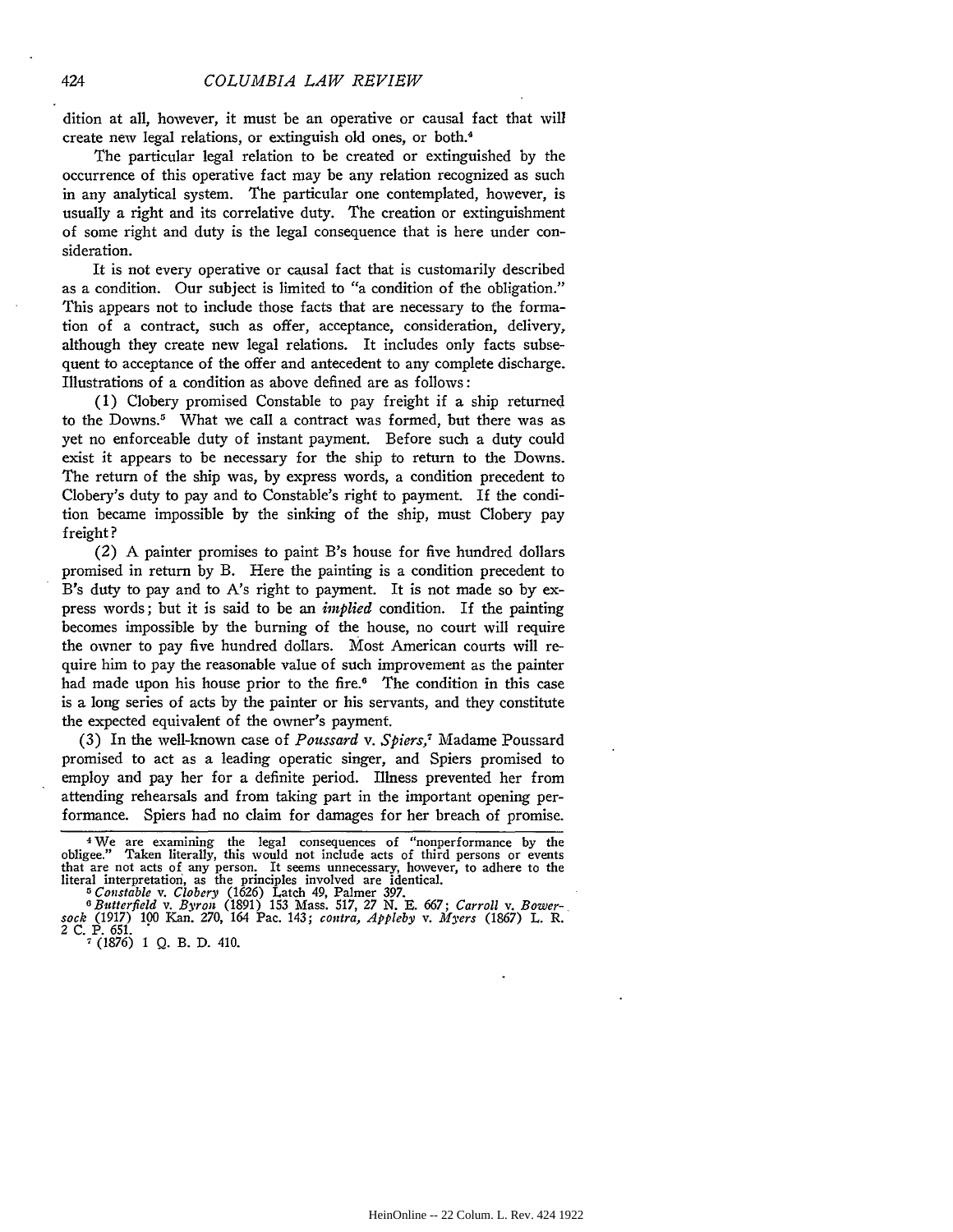Impossibility terminated her duty to sing. But on the other hand, Spiers Impossibility terminated her duty to sing. But on the other hand, Spiers was privileged not to employ her at all. Her appearance and ability to perform were **by** construction of law conditions of the duty of Spiers. was privileged not to employ her at all. Her appearance and ability toperform were by construction of law conditions of the duty of Spiers. Impossibility of performing these conditions did not make his duty abso-Impossibility of performing these conditions did not make his duty absolute and unconditional. Instead he was under no duty at all. Here, too, lute and unconditional. Instead he was under no duty at all. Here, too, the acts not performed **by** Madame Poussard formed the expected equiva-the acts not performed by Madame Poussard formed the expected equivalent for the payment by Spiers.<sup>8</sup>

(4) Suppose the case of a life, insurance contract where the duty of the insurer to pay is expressly conditional upon the payment of (4) Suppose the case of <sup>a</sup> life. insurance contract where the dutyof the insurer to pay is expressly conditional upon the payment of annual premiums on certain days. In a number of cases the payment of annual premiums on certain days. In a number of cases the payment of these premiums on time became illegal and practically impossible **by** the these premiums on time became illegal and practically impossible by the breaking out of the Civil War in **1861.** The non-payment of the breaking out of the Civil War in 1861. The non-payment of the premium was not a breach of duty **by** the insured, for he had made no premium was not a breach of duty by the insured, for he had made no promise to pay premiums; but it was the nonperformance of an express promise to pay premiums; but it was the nonperformance of an express condition precedent to the right of the beneficiary. The United States condition precedent to the right of the beneficiary. The United States Supreme Court held **by** a majority that the insurer was under no duty Supreme Court held by a majority that the insurer was under no duty to pay anything on the policy, but that he must pay the equitable value to to pay anything on the policy, but that he must pay the equitable value to the estate of the insured.9 The state courts have differed in their de-the estate of the insured.9 The state courts have differed in their decisions.10 cisions.10

**(5)** Accident insurance policies often require that notice shall be (5) Accident insurance policies often require that notice shall be given within a specified number of days after the accident as a condition given within a specified number of days after the accident as a condition precedent to the duty of the insurer. The death, insanity, or illness of precedent to the duty of the insurer. The death, insanity, or illness of the insured, caused, it may be, **by** the very accident insured against, may the insured, caused, it may be, by the very accident insured against, may make it impossible for the insured to cause such notice to be given. Of course the notice may be given **by** another person, but this appears to be course the notice may be given by another person, but this appears to be overlooked by the courts. Most courts hold that the requirement of notice is nullified and the insurer must pay." New York has held notice is nullified and the insurer must pay.11 New York has held contra,<sup>12</sup> and Wisconsin holds <sup>13</sup> that the insurer must pay, solely on the ground that such has become the established rule, and insurance con-ground that such has become the established rule, and insurance contracts must be regarded as having been made in contemplation thereof. tracts must be regarded as having been made in contemplation thereof.

(6) It is sometimes provided in contracts of insurance and of (6) It is sometimes provided in contracts of insurance and of suretyship that in case any dispute arises, the duty of the obligor shall suretyship that in case any dispute arises, the duty of the obligor shall cease unless the obligee shall bring suit within twelve months from the cease unless the obligee shall bring suit within twelve months from the date of loss. If the obligor has in fact no other defense than this, he date of loss. If the obligor has in fact no other defense than this, he comes under an instant duty to pay, but the duty will be extinguished comes under an instant duty to pay, but the duty will be extinguished **by** a failure to bring suit within the specified period. Such a failure to by a failure to bring suit within the specified period. Such a failure to sue is a condition of the obligation, but it is a condition subsequent to the sue is a condition of the obligation, but it is a condition subsequent to the

**<sup>8</sup>**In *Horlock v. Beal* **[1916] 1 A. C.** 486, the court held that a sailor could not <sup>8</sup> In *Horlock* v. *Beal* [1916] 1 A. C. 486, the court held that a sailor could not maintain suit for his wages when he was prevented from performing the agreed maintain suit for his wages when he was prevented from performing the agreed service by being captured and imprisoned by the Germans during the war.<br>
<sup>9</sup> New York Life Ins. Co. v. Statham (1876) 93 U. S. 24.<br>
<sup>10</sup> Mutual Benefit Life Ins. Co. v. Hillvard (1874) 37 N. I. L. 444 (the dis-

senting opinion is far the better); *Abell v. Penn Mutual Life Ins. Co.* (1881) 18 W. Va. 400. W. Va. 400. service by being captured and imprisoned by the Germans during the war.<br><sup>9</sup> New York Life Ins. Co. v. Statham (1876) 93 U. S. 24.<br><sup>10</sup> Mutual Benefit Life Ins. Co. v. Hillyard (1874) 37 N. J. L. 444 (the dissenting opinion

*<sup>11</sup>Reed v. Loyal Prot. Ass'n* (1908) 154 Mich. 161, 117 N. W. 600. **<sup>12</sup>***Whiteside v. North Amer. Acc. Ins. Co.* (1911) 200 **N.** Y. 320, **93 N.** E. 948- 11 *Reed* v. *Loyal Prot. Ass'tl* (1908) 154 Mich. 161, 117 N. W. 600.

*<sup>13</sup>Conistock v. Fraternal Acc. Ass'n* (1903) 116 Wis. 382, **93** N. W. 22. 12 *Whiteside* v. *North At/ler. Acc. IlIs. Co.* (1911) 200 N. Y. 320, 93 N. E. 948. 13 *Comstock* v. *Fratemal Acc. Ass'lI* (1903) 116 Wis. 382, 93 N. W. 22.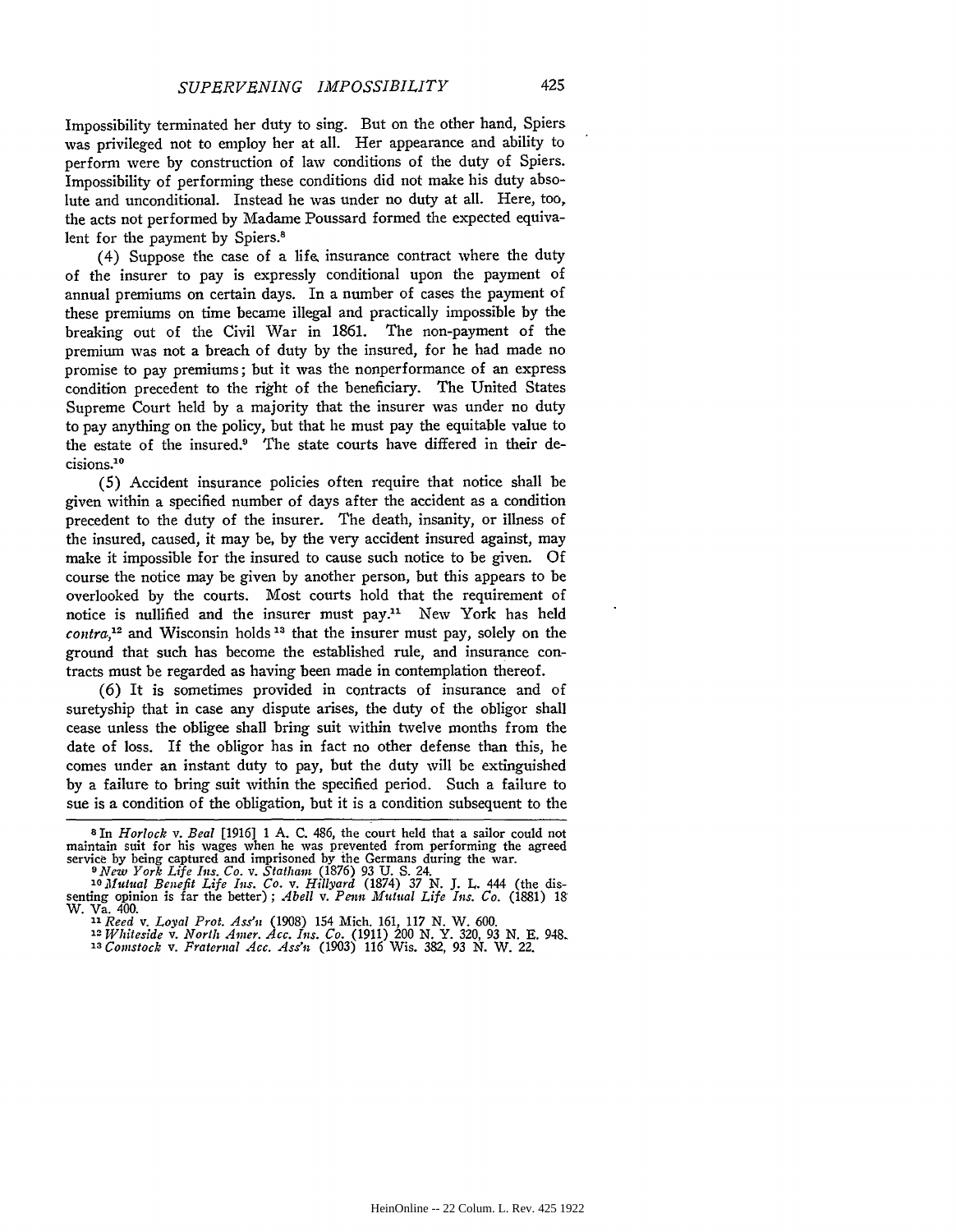duty of performance **by** the obligor, not precedent to it. Suppose the duty of performance by the obligor, not precedent to it. Suppose the failure to sue is caused by the outbreak of war making such a suit impossible without crossing the line of hostilities and therefore illegal,<sup>14</sup> or **by** an injunction or other governmental action,15 or **by** death of the by an injunction or other governmental action,<sup>15</sup> or by death of the obligee without any personal representative.<sup>16</sup> It is usually held that action lies after the expiration of the period. Observe that the fact operat-• action lies after the expiration of the period. Observe that the fact operating as a condition subsequent-the failure to sue-is not rendered impossible, but -instead is made inevitable **by** unexpected circumstances. If, sible, but instead is made inevitable by unexpected circumstances. If,<br>however, we consider the right to judgment and not the right to payment, it may be said that the *bringing* of the suit is a condition precedent to the right, a condition that has become impossible. This would bring these right, a condition that has become impossible. This would bring these cases within the subject of our discussion. cases within the subject of our

(7) In building contracts a certificate of the architect is frequently in express terms made a condition precedent to the owner's duty to pay in express terms made a condition precedent to the owner's duty to pay one or more instalments.<sup>17</sup> Inasmuch as courts disregard these conditions when the certificate is refused **by** the architect for some dishonest tions when the certificate is refused by the architect for some dishonest reason, we need not be surprised to find that the condition is likewise reason, we need not be surprised to find that the condition is likewise disregarded if the certificate becomes impossible **by** death or insanity of disregarded if the certificate becomes impossible by death or insanity of the architect, or otherwise. the architect, or othenvise.

The Massachusetts court distinguished this case from that of a contract of insurance where a certification of some sort is often made a con-tract of insurance where a certification of some sort is often made a condition precedent.<sup>18</sup> It said,

"A provision like the one before us in this kind of contract, where the "A provision like the one before us in this kind of contract, where the substance of the consideration on one side is valuable property in the form substance of the consideration on one side is valuable property in the form of labor or materials, is materially different from the provision in the of labor or materials, is materially different from the provision in the policies of insurance. . . . . <sup>19</sup> In these contracts of insurance a small sum is paid on one side to obtain indemnity from the possible conse-sum is paid on one side to obtain indemnity from the possible consequences of a risk. **. . .** The compensation is to be paid only for genuine losses. **. . .** Satisfactory proof of their character is of the very essence of the contract. On that depends the obligatioh of the insurer to pay a very large sum for which only a small consideration is given." is given." quences of a risk. . . . The compensation is to be paid only for genuine losses. . . . Satisfactory proof of their character . . . .<br>is of the very essence of the contract. On that depends the obligation of<br>the insurer to pay a very large sum for which only a small consideration

With due respect to the court, it is believed that "satisfactory proof" With due respect to the court, it is believed that "satisfactory proof" of performance by a builder is as necessary for the protection of the owner as is such proof that a claimed loss is genuine in an insurance case. In either case, other kinds of proof may in the minds of court and jury In either case, other kinds of proof may in the minds of court and jury be equally good as the required certificate; while in neither case may be equally good as the required certificate; while in neither case may other kinds of proof be equally satisfactory to the obligor.

<sup>&</sup>lt;sup>14</sup> Semmes v. Hartford Ins. Co. (U. S. 1871) 13 Wall. 158; Earnshaw v. Sun Mutual Aid Soc. (1888) 68 Md. 465, 12 Atl. 884; Phoenix Ins. Co. v. Underwood (Tenn. 1873) 12 Heisk. 424.<br><sup>15</sup> Jackson v. Fidelity & Casualty Co. <sup>14</sup> Semmes v. Hartford Ins. Co. (U. S. 1871) 13 Wall. 158; Earnshaw v.<br>Sun Mutual Aid Soc. (1888) 68 Md. 465, 12 Atl. 884; Phoenix Ins. Co. v. Under-wood (Tenn. 1873) 12 Heisk. 424.

<sup>15</sup> *JackS01J* v. *Fidelity* & *Casllalty Co.* (C. C. A. 1896) 75 Fed. 359. *Cf. Jin-nings* v. *Amend* (1917) 101 Kan. 130, 165 Pac. 845.

obligee. *<sup>18</sup>Hebert v. Dewey* (1906) 191 Mass. 403, **77** N. E. **822.** *<sup>16</sup> Eliot Nat. Bk.* v. *Beal* (1886) 141 Mass. 566, 6 N. E. 742. 17 Observe that here the condition is not an act to be "performed" by the obligee. *18 Hebert* v. *Dewey* (1906) 191 Mass. 403, 77 N. E. 822.

**<sup>19</sup>**See *Worsley v. Wood* (1796) **6** T. L. R. 710.

<sup>19</sup> See *Worsley* v. *Wood* (1796) 6 T. L. R.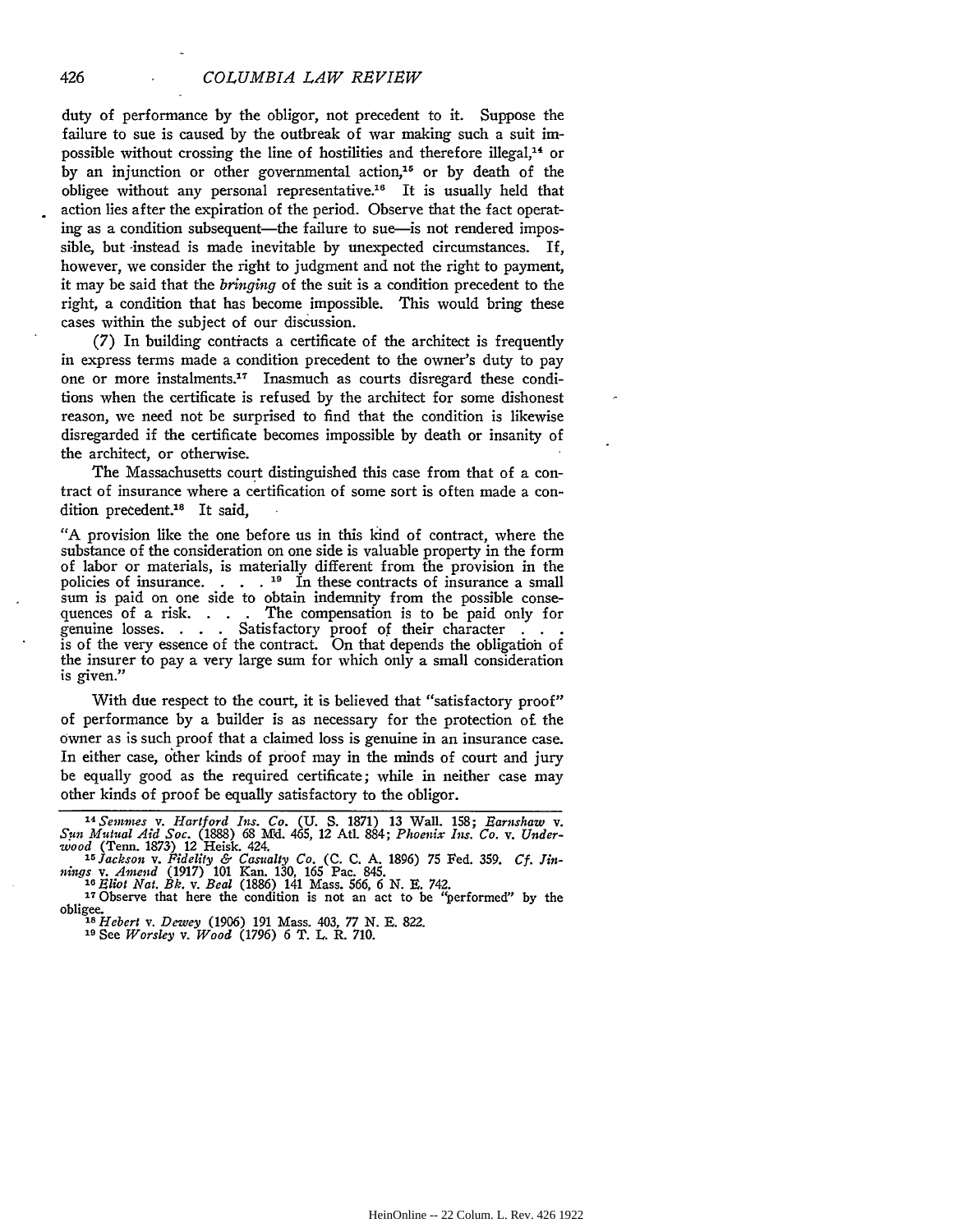A somewhat different distinction will now be attempted. In deter-A somewhat different distinction will now be attempted. In determining whether a fact shall operate as a condition of the obligor's duty, mining whether a fact shall operate as a condition of the obligor's duty,<br>the courts do not and should not rely solely upon the words used by the parties. In general, the so-called express condition suffers the same the parties. In general, the so-called express condition suffers the same fate as does the condition that is described as implied or constructive. fate as does the condition that is described as implied or constructive. The courts do not make agreements for the parties, but they do not ask 'fhe courts do not make agreements for the parties, but they do not ask the parties what legal relations they intended to create. The prevailing the parties what legal relations they intended to create. The prevailing concept of justice appears to require only that the obligor should not be concept of justice appears to require only that the obligor should not be forced to perform in case he has not received the substantial equivalent forced to perform in case he has not. received the substantial equivalent of his performance as agreed upon. If, therefore, the fact that is described as a condition forms a substantial part of this agreed equivalent, scribed as a condition forms a substantial part of this agreed equivalent, the obligor is not under the agreed promissory duty in case of its non-the obligor is not under the agreed promissory duty in case of its nonperformance; and this is the case even though such nonperformance is performance; and this is the case even though such nonperformance is due to supervening impossibility without fault in the obligee. Thus the due to supervening impossibility without fault in the obligee. Thus the<br>painter does not get the price of his work if he does not paint, nor the singer if she does not sing. In case of part performance, justice requires singer if she does not sing. In case of part performance, justice requires<br>payment to the extent of value received, without regard to the contract.<sup>20</sup>

If, on the other hand, the fact that is alleged to operate as a condi-If, on the other hand, the fact that is alleged to operate as a condition forms no part of the agreed equivalent of the obligor's performance, tion forms no part of the agreed equivalent of the obligor's performance, to compel the obligor to perform in its absence does not compel him to to compel the obligor to perform in its absence does not compel him to give something for nothing. In the building contract cases the owner give something for nothing. In the building contract cases the owner was not paying for a certificate; he was paying for a building. The large was not paying for a certificate; he was paying for a building. The large payment by an insurance company is not given in return for the notice payment by an insurance company is not given in return for the notice of accident within ten days or in return for the bringing of a suit within twelve months from date of loss. Uncontemplated impossibility within twelve months from date of loss. Uncontemplated can be held to nullify these conditions without robbing the insurer **of** can be held to nullify these conditions without robbing the insurer Gf any part of his *quid pro quo,* and the insurer is very generally required any part of his *quid pro quo,* and the insurer is very generally required to pay. to pay.

The same cannot be said, however, where the condition that becomes The same cannot be said, however, where the condition that becomes impossible is the payment of an insurance premium. Such premium is impossible is the payment of an insurance premium. Such premium is the only equivalent the insurer gets, and it is a grossly inadequate one the only equivalent the insurer gets, and it is a grossly inadequate one at that when compared with the sum to be paid by the insurer. As the Massachusetts court said, the insurer's duty is "to pay a very large sum for which only a small consideration is given." Such contracts are aleatory in character. The premium is the legal and agreed equivalent aleatory in character. The premium is the legal and agreed equivalent of the insurer's promise; but no one supposes that it is equivalent to the insurer's promised performance. The law recognizes that a premium of insurer's promised performance. The law recognizes that a premium of one hundred dollars is not equivalent to a loss of ten thousand dollars. one hundred dollars is not equivalent to a loss of ten thousand dollars. In order to make such a contract valid, inasmuch as the mutual per-In order to make such a contract valid, inasmuch as the mutual performances are not equivalent in amount, it is necessary that they shall formances are not equivalent in amount, it is necessary that they shall not be equally certain of performance. The small sum makes up in not be equally certain of performance. The small sum makes up in certainty what it lacks in amount, and the large sum makes up in amount certainty what it lacks in amount, and. the large sum makes up in amount at that when compared with the sum to be paid by the insurer. As the Massachusetts court said, the insurer's duty is "to pay a very large sum for which only a small consideration is given." Such contracts are

<sup>20</sup> No attempt will be made in this article to determine the principles governing <sup>20</sup> No attempt will be made in this article to determine the principles governing the obligee's recovery in quasi-contract for a part performance. the obligee's recovery in quasi-contract for a part performance.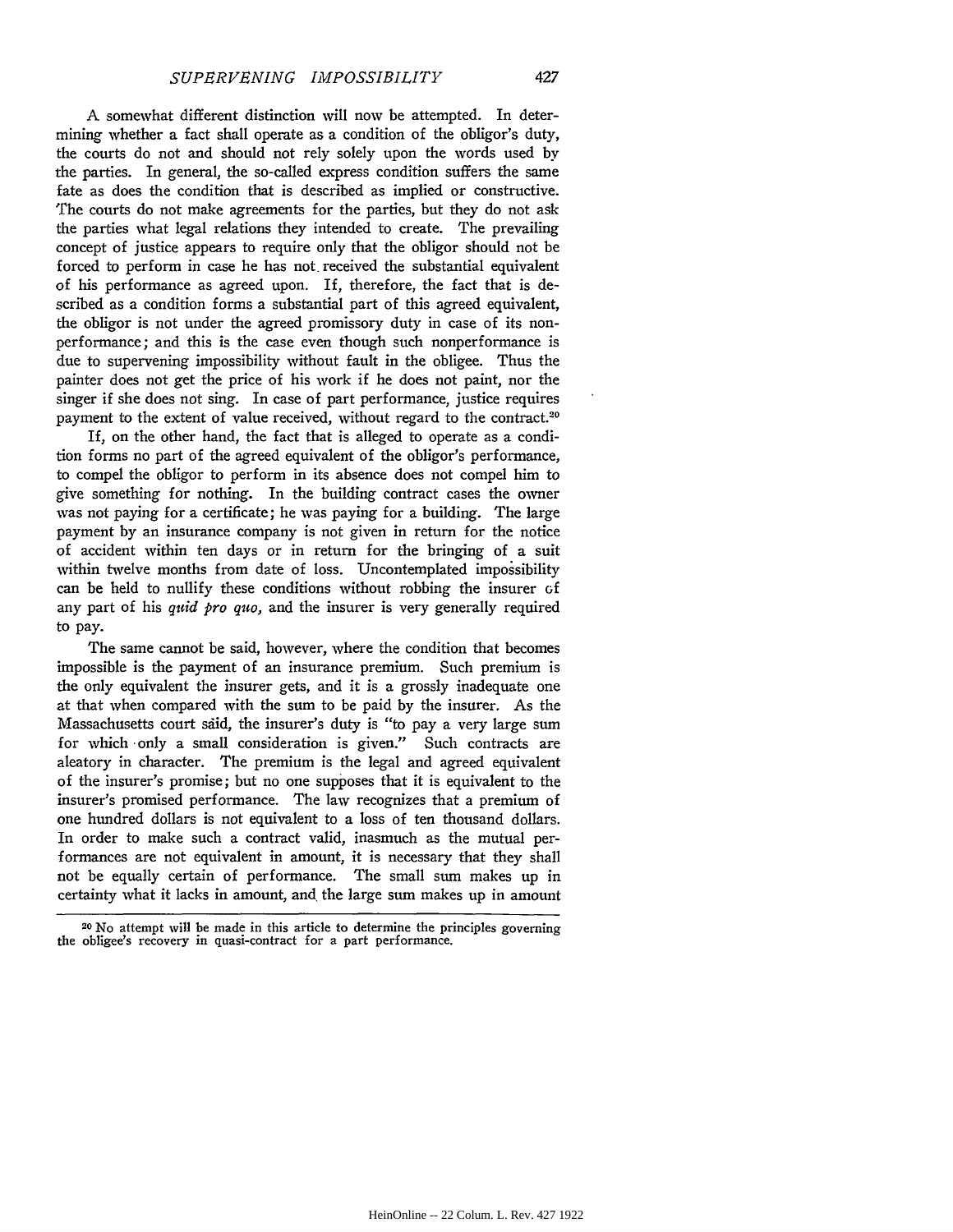what it lacks in certainty. But just as the law leaves matters of value and amount to the parties themselves, so also does it leave the matter of and amount to the parties themselves, so also does it leave the matter of the degree of certainty. Assuming that the contract is not illegal be-the degree of certainty. Assuming that the contract is not illegal cause of its wagering element, the parties may determine for themselves the relative degrees of certainty of performance. So A may pay B one the relative degrees of certainty of performance. So A may pay B one<br>hundred dollars in return for B's promise to pay ten thousand dollars on condition of death by railway accident, or in return for B's promise to condition 6f death by railway accident, or in return for B's promise to pay ten thousand dollars on condition of death by either railway accident pay ten thousand dollars on condition of death by either railway accident or by automobile accident. In the second case there is less uncertainty or by automobile accident. In the second case there is less uncertainty of performance by B, and A gets more (a more valuable promise) for of performance by B, and A gets more (a more valuable promise) for his money; but the contract is valid in either case. his money; but the contract is valid in either case.

It follows that if the condition was agreed upon, not as affording It follows that if the condition was agreed upon, not as affording merely a mode of proof, but in order to determine the degree of uncer-merely a mode of proof, but in order to determine the degree of uncertainty of performance by the obligor, it cannot be nullified by the court tainty of performance by the obligor, it cannot be nullified by the court on the ground of impossibility without robbing the obligor-without making him pay money for which he has received less than the agreed making him pay money for which he has received less than the agreed consideration. Thus, in the case just stated above, the condition prece-consideration. Thus, in the case just stated above, the condition precedent was death by railway accident. Suppose that this condition is dent was death by railway accident. Suppose that this condition is<br>rendered impossible by A's early death from disease, shall the insurer's duty be declared unconditional and shall he be compelled to pay the ten duty be declared unconditional and shall he be compelled to pay the ten<br>thousand dollars because the condition has become impossible? To state the question is to answer it. the question is to answer it.

The conclusion may thus be restated: **If** by making the obligor per-The conclusion may thus be restated: If by making the obligor perform in spite of the nonperformance by the obligee of a condition of form in spite of the nonperformance by the obligee of a condition of<br>the obligation would require performance for a substantially less performance in exchange than was agreed upon by the parties, it should formance in exchange than was agreed upon by the parties, it should not be done even though the nonperformance was due to impossibility. not be done even though the nonperformance was due to impossibility. This would always be the case in aleatory contracts where the uncertain-This would always be the case in aleatory contracts where the uncertainty of the condition was the element that made the promises equivalent; ty of the condition was the element that made the promises equivalent; and it would be the case in all contracts, aleatory or not, where the con-and it would be the case in all contracts, aleatory or not, where the condition is itself a substantial part of the equivalent or consideration to be dition is itself a substantial part of the equivalent or consideration to be received by the obligor in return for his performance.<sup>21</sup>

**.** If, on the other hand, the fact described by the parties as a condi-. If, on the other hand, the fact described by the parties as a condition does not form a substantial part of the expected equivalent, the tion does not form a substantial part of the expected equivalent, the courts are almost certain to nullify it as a condition in case its perform-courts are almost' certain to nullify it as a condition in case its performance becomes impossible; they are very likely to nullify it if its perform-ance becomes impossible; they are. very likely to nullify it if its perform-

<sup>21</sup> In the case of a bilateral contract it is the plaintiff's promise that is the <sup>21</sup> In the case of a bilateral contract it is the plaintiff's promise that is the technical "consideration" for the defendant's promise. The history of implied conditions, however, shows that both the parties and the cou ant's essential object of desire. The writer has therefore followed court usage in referring to the plaintiff's performance as the "equivalent or consideration" for the defendant's performance. It may occasionally be difficult to determine whether or not the condition was regarded by the parties as a part of this consideration, and it is very often difficult to determine whether or not it is a "substantial" or "vital" part. The solution of these difficulties is not within the scope of this -article. ·article.technical "consideration" for the defendant's promise. The history of implied conditions, however, shows that both the parties and the courts regard the perform- ance promised by the plaintiff (rather than his promissory words) as the defendant's essential object of desire. The writer has therefore followed court usage in referring to the plaintiff's performance as the "equivalent or consideration" for<br>the defendant's performance. It may occasionally be difficult to determine whether<br>or not the condition was regarded by the parties as a